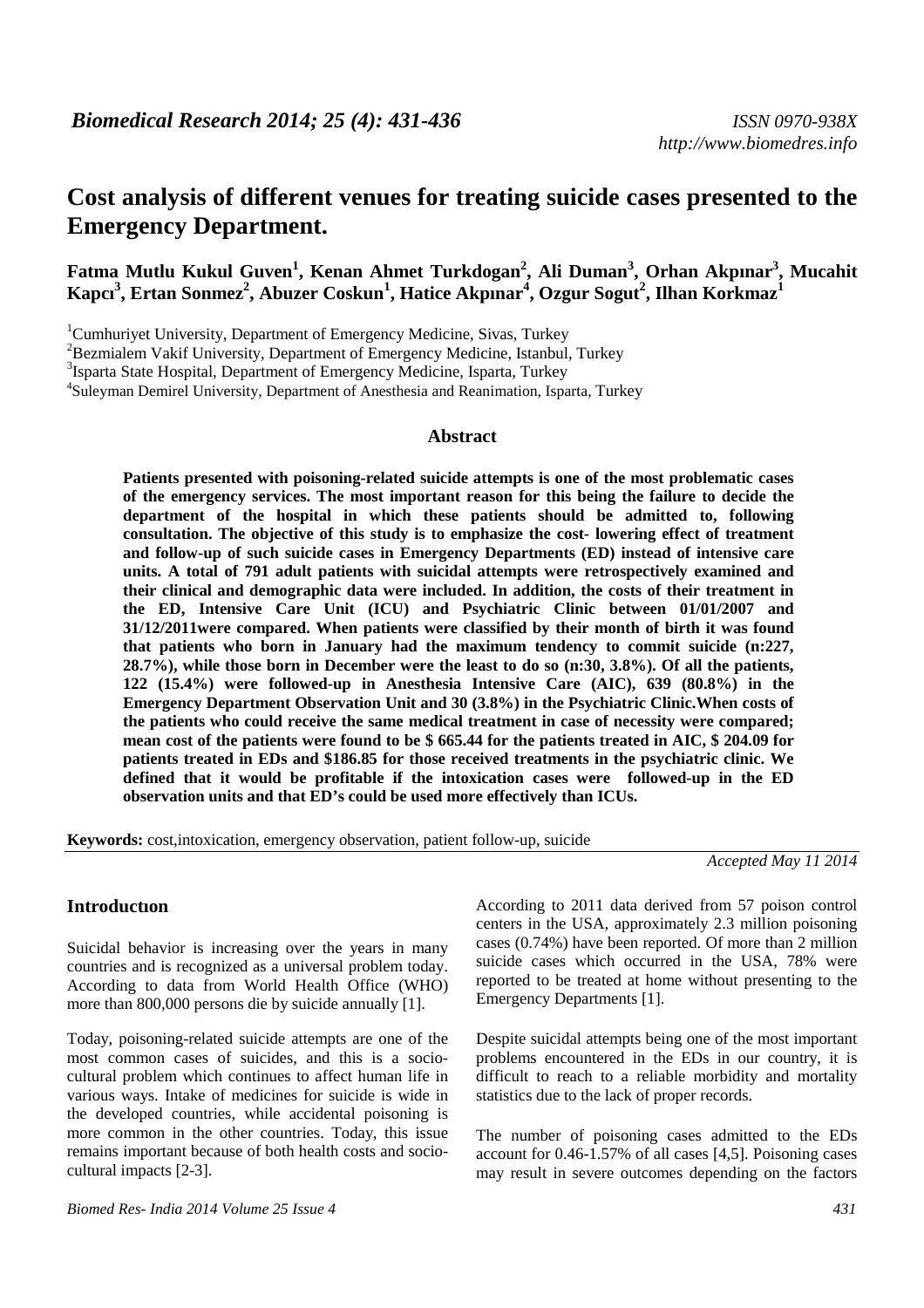and duration of hospital stay. Some of these patients may require to stay in the ICU for further care following an accurate and effective treatment in EDs [4,6]. Unfortunately since the number of beds are limited in ICUs, it is thought that increasing the number of intermediate intensive care units or emergency observations would result in better and inexpensive service for the follow-up of these patients.

Objective of this study was to reveal our societal lacks resulting from a retrospective examination of suicidal attempts that lead to both heavy medical expenses and sociocultural damage and shed light on the mortality and morbidity data of drug intoxication.

# **Methods**

### *Patient population and study design*

A total of 791 adult patients presented for drug intoxication, hanging, alcohol intoxication and organophosphate drug intake to our ED, between January 2007 and December 2012 were included in the study. All patients had undergone acute treatment and also had consultation with the psychiatry clinic before discharge. They were retrospectively examined and their clinical and demographic data were analyzed. A comparative study was done on the cost of treatment of these patients in the ED, intensive care units and psychiatric clinics.

### **Results**

### *Statistical analysis*

Anova, t-test, correlation analysis and Roc analysis were used for the continuous data, while Chi-square test was used for the classifications. Descriptive statistics were expressed as the case numbers and percentage (%). The data showing a normal distribution were expressed with mean + standard deviation. Values of p<0.05 were considered statistically significant.

### *Experimental study*

Mean age of the total patient group was 28.78±11.98 years. As a breakdown: mean age of the patients with unknown cause of taking drugs was found as 23.50±2.34 years, while mean age of the patients with suicidal drug taking was 28.69±0.44 years and accidental drug taking was 29.18±1.62 years.

Number of the patients presented to our ED due to suicide is given in Table 1. Among the patients who could receive the same treatment in case of necessity, mean cost of the patients hospitalized in AIC was found as  $$665.45$ , in ED as  $$204.10$  and in the psychiatric clinic as \$186.85 (Graphic 1).

| Year  | N   | <b>Mean</b> | <b>SD</b> |
|-------|-----|-------------|-----------|
| 2007  | 112 | 375.55a     | 22.69     |
| 2008  | 145 | 274.74h     | 15.61     |
| 2009  | 155 | 259.47b     | 13.56     |
| 2010  | 217 | 246.92b     | 10.03     |
| 2011  | 162 | 256.20b     | 12.51     |
|       |     |             |           |
| Total | 791 | 274.60      | 6.46      |
|       |     |             |           |

*Graph 1. Patients' costs and standard errors according to the years* 



*a,b: Means the same letters are not significantly different(p>0.05).* 

When suicide attempts were classified according to the months of birth; patients born in January were the most common to attempt suicide (n:227, 28.7%) while patients born in December were the least to do so (n:30, 3.8%)*.* No significant correlation was found in terms of the months and seasons  $(p>0.05)$ .

When the suicidal patients were classified according to the month of suicidal attempts; most attempts were observed in December (n:83,10.5%) while the least attempts were in May (n:44, 5.6%). This classification was carried out in order to understand whether there was a difference between education season and summer holiday, but no significant difference was found between the months  $(p>0,05)$ .

When the patients were analyzed according to the departments of hospitalization; 122 (15.4%) patients were followed-up in AIC, 639 (80.8%) in ED and 30 (3.8%) in the psychiatric clinic. Twenty-nine (3.7%) of the patients hospitalized in ED and were referred to the psychiatric clinic (Table 2).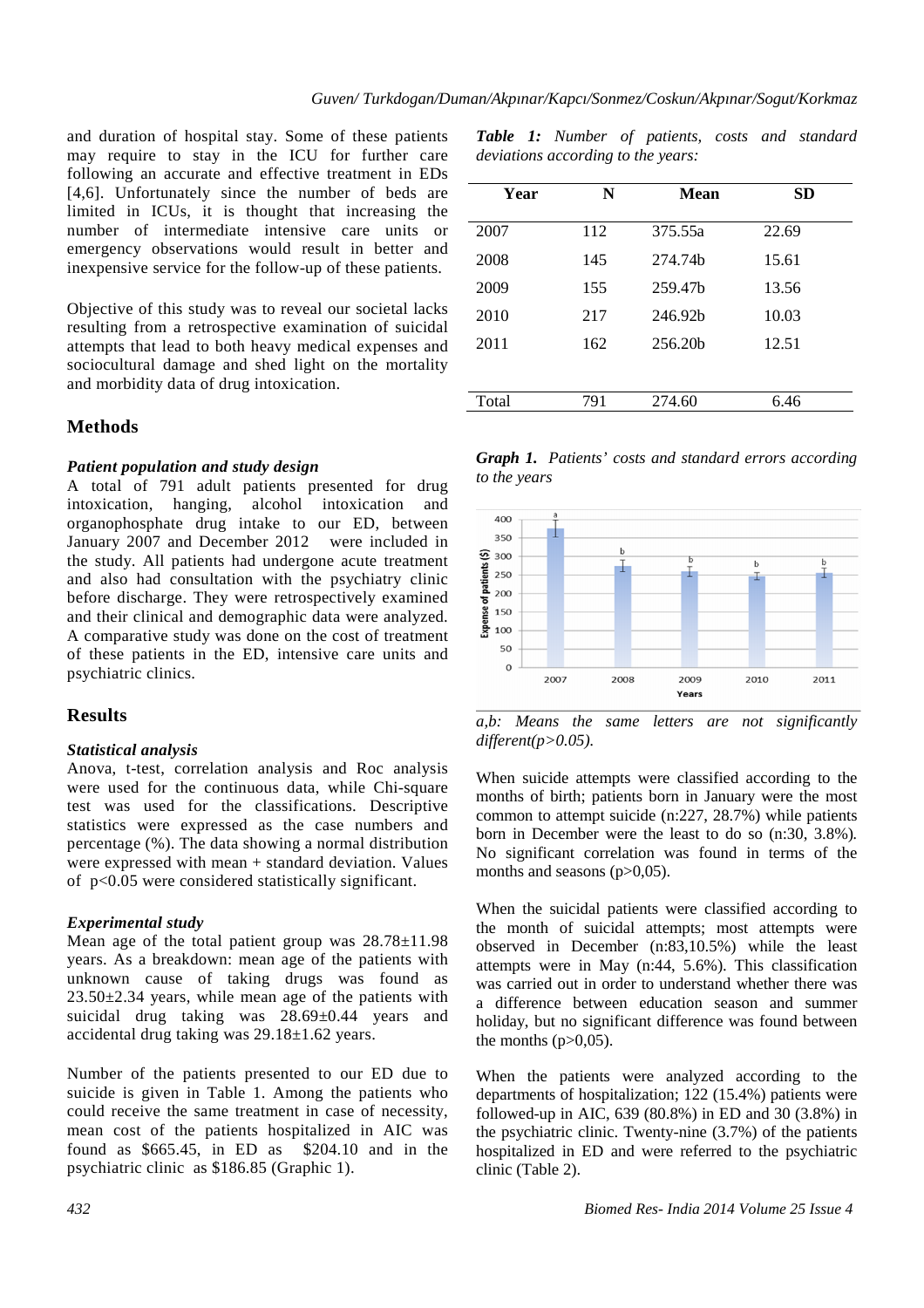| <b>Table 2.</b> Distribution of the patients according to the |
|---------------------------------------------------------------|
| <i>hospitalization services</i>                               |

When the patients were grouped according to the types of suicide; 36 (4.6%) of the patients presented with organophosphate intake, 31 (3.9%) alcohol intake, 719

| <b>Hospitalization service</b> | Length of stay (days) | Mean Cost $(\$)$ | <b>Patient number</b> | Mean age          |
|--------------------------------|-----------------------|------------------|-----------------------|-------------------|
| ED                             | 2.05                  | 204.10           | 639                   | $27.00 \pm 15.35$ |
| AIC                            | 2.80                  | 665.45           | 122                   | $24.00 \pm 10.58$ |
| Psychiatry                     | 3.46                  | 186.85           | 30                    | $43.50 \pm 13.55$ |

*Table 3. Classification of the patients according to the type of suicide* 

| Suicide type         | n   | %    |
|----------------------|-----|------|
| Organophosphate      | 36  | 4.6  |
| Alcohol              | 31  | 3.9  |
| Drugs                | 719 | 90.9 |
| Hanging and drowning |     | 0.6  |

*Table 4. Psychiatric diagnoses of the patients with drug intake* 

| <b>Psychiatric diagnosis</b>           | N(%         |
|----------------------------------------|-------------|
| Depression                             | 365 (%46.1) |
| Undiagnosed                            | 203 (%25.7) |
| <b>Antisocial Personality Disorder</b> | 90 (%11.4)  |
| <b>Anxiety Disorder</b>                | 29 (%3.7)   |
| Axis 2 Disorder                        | 24 (%3.0)   |
| Psychosis                              | 23 (%2.9)   |
| <b>Behavioural Disorder</b>            | 22 (%2.8)   |

*Table 5. Number and % of the patients based on the drugs taken* 

| Drug group             | n   | $\frac{6}{9}$ |
|------------------------|-----|---------------|
| Antipsychotic          | 314 | 43.7          |
| Analgesic-antipyretics | 279 | 38.8          |
| Antihypertensive       | 31  | 4.3           |
| Diabetic drugs         | 24  | 3.3           |
| Corrosive substances   | 18  | 2.3           |
| Antiagregant           | 17  | 2.4           |
| Antiepileptic          | 19  | 2.5           |
| Antibiotics            | 12  | 2.0           |
| Anticoagulants         | 5   | 0.7           |

When length of stay in ED was analyzed no significant difference was found. Mean length of stay was found to be 2.81 hours and standard deviation as 0.9814 in the patients who were hospitalized in ED.

(90.9%) drug intake and 5 (0.6%) due to hanging or drowning (Table 3). Of the patients, 9 (1.1%) were lost, while 23 (2.9%) rejected the treatment with the approval of his/her companion. Of the patients, 759 (96%) were treated and discharged from ED.

When the causes of taking suicidal drugs were examined; history was unknown for 8 patients (1%) since they did not answer the anamnesis question, while 738 (93.3%) reported suicidal drug intake and 45 (5.7%) accidental intake. Accidental intakes occurred due to unintentionally intake of hydrochloric acid, bleach and pesticides found in the kitchen or cellar.

When the patients were analyzed according to their backgrounds; 743 (93.9%) patients were unremarkable.When the psychiatric diagnoses were analyzed; diagnosis of depression was established in 365 (46.1%) patients; while no diagnosis was set in 203 (25.7%) patients in the acute period (Table 4). Diagnosis of depression was set in the subsequent examinations in 152 (74.9%) of the patients who could not be diagnosed in the acute period.

When the patients were analyzed in terms of the drugs taken; 503 (63.6%) had been suicidally exposed to chemicals with multiple drug intake and 288 (36.4%) with single drug intake. Of the drugs taken, 204 (25.8%) were antipsychotic, 135 (17.1%) analgesic and antipyretics (Table 5).

When supply of the drugs was analyzed; history could not be obtained in 91 (11.5%) patients, 427 (54%) patients were found to be poisoned using drugs of their families, 187 (23.6%) using their own drugs, 4 (0.5%) by drugs bought from a pharmacy and 82 (10.4%) using the chemicals found in the home. The type of drug taken was not correlated with the length of stay in the hospital, while it was found to be correlated with waiting time in ED ( $p$  < 0.001).

Correlation analysis carried out yielded a significant correlation between Hb, RDW and MCV in the patients having the diagnosis of depression, while these values were not correlated in the other diagnoses (Table 6).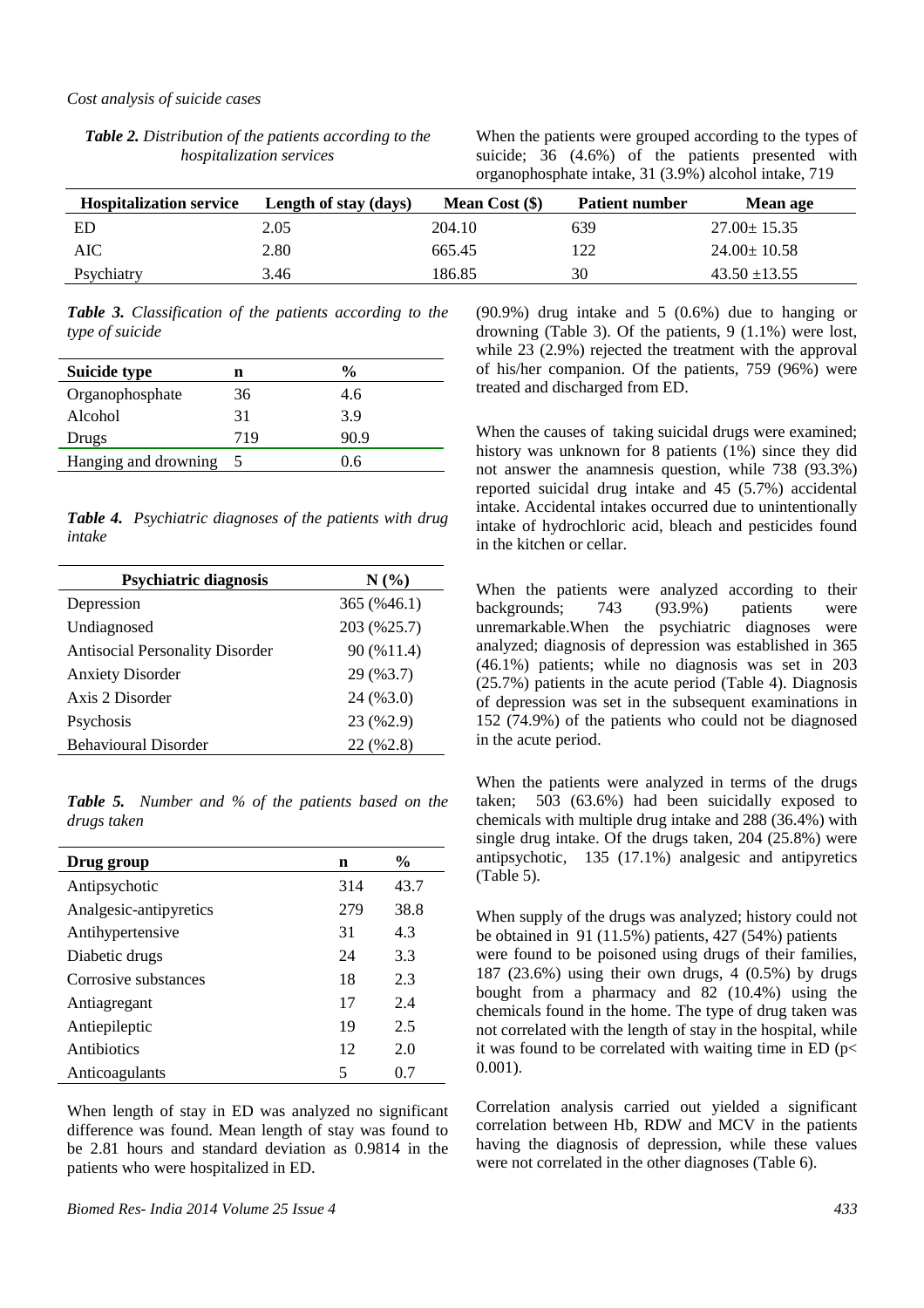|            | Patients with the diagnosis of depression | Hb         | Rdw        | <b>MCV</b> |
|------------|-------------------------------------------|------------|------------|------------|
| Hb         | Pearson                                   |            | $-.373$    | ,451       |
|            | Correlation                               |            |            |            |
|            | Sig. (2-tailed)                           |            | ,000       | ,000       |
|            | N                                         | 365        | 365        | 365        |
| Rdw        | Pearson                                   | $-.373$ ** |            | $-.377$ ** |
|            | Correlation                               |            |            |            |
|            | $Sig. (2-tailed)$                         | ,000       |            | ,000       |
|            | N                                         | 365        | 365        | 365        |
| <b>MCV</b> | Pearson                                   | **<br>,451 | $-.377***$ | 1          |
|            | Correlation                               |            |            |            |
|            | $Sig. (2-tailed)$                         | ,000       | ,000       |            |
|            | N                                         | 365        | 365        | 365        |

*Table 6. Correlation analysis of Hb, RDW and MCV in the patients diagnosed with depression* 

# **Discussion**

Poisoning is a clinical condition developing from taking a drug or a toxic substance via various ways and at a level to damage the body, which occasionally results in death.

Poisoning has been one of the major problems that concerns the society since ancient times [7]. Even if small amounts of any substance; chemical, physical or organic; which is ingested, inhaled, absorbed or injected, results in damage to the structures and impair the functions, this substance is called as poison, and this event is known as poisoning. [8].

Poisoning cases are frequently encountered in EDs and some of these patients require to be treated in ICUs. Although the condition of a patient presented with poisoning may seem to be stable at first; considering effects of the drug is time-dependent and patient's condition may rapidly change, these patients should be monitored in ED or in a service having monitoring facilities where intervention can be done quickly when needed [9].

There are several studies in the literature investigating suicidal attempts with drugs in terms of age groups. When such attempts were analyzed in terms of mean age; Pekdemir et al. found the mean age as  $28.28 \pm 13.4$  [10] and Serinken et al. as  $24.5 \pm 5.7$  [11], while in our study the mean age of suicide cases was found as  $28.78 \pm 11.98$ . In a study conducted by Kaygusuz et al. with 245 adults treated in the intensive care unit; 35.5 % of the patients were found to be in the age range of 14-20 years and 36.7% in the range of 21- 30 years [12]. No significant difference was found in the three studies in terms of the mean age. According to 2013 report of American Centers for Disease Control and Prevention (CDC) [13], suicide cases were most common in the age range of 15-34 years. Whereas in our study, mean age was found to be  $27.00 \pm 15.35$  in patients treated in ED  $(80.78\%)$ ,  $24.00 \pm 10.58$  in patients treated in AIC (15.42%) and 43.50  $\pm$ 13.55 in those treated in the psychiatry clinic (3.79%).

In our study female:male patient ratio was found to be 70.3.% : 29.7%, while in other studies the following female:male patient ratios have been reported: Pinar et al., 57.5% : 42.5% [14], Göksu et al., 64.8% : 35.3% [15], Kurt et al. 60.2% : 39.8% [16], Kekeç et al., 60% : 40% [17], Akbaba et al. 67.6% : 32.4% [18], and Serinken et al. 86.3% :13.7% [11].

There are numerous studies in the literature about the poisoning agents used for suicides. Pekdemir et al. found antidepressant drugs as the the most common agent (16.9%) [10]. In a study by Kaygusuz et al; the most common drug exposure was antidepressants by 46.1% and multiple drug intake by 53.5% [12].In a study by Pınar et al conducted with all age groups between 1989 and 1990; 16.8% were defined as analgesic, 9.7% pesticides, 8.7% ethanol, 7.7% anticonvulsants; 7.0% caustic, 6.0% tricyclic antidepressant, 5.4% hydrocarbon, 5.1% antihist-aminic and 4.7% carbon monoxide poisoning according to the drug substance, while the mortality rate was found as 0.8% [14]. In a 1-year, data review by Özköse et al. with 228 adult poisoning cases; 75.8% of the cases were found to be poisoned, while 29.7% of these cases were found to be through analgesics with 78.9% of these cases were suicidal [19]. In a study by Kurt et al. in Aydın region; 34.7% of the patients who were poisoned intentionally exposed to the chemicals [16]. In a study by Kekeç et al. in Kayseri region; 54.5% of the substances taken in the poisoning cases were drugs and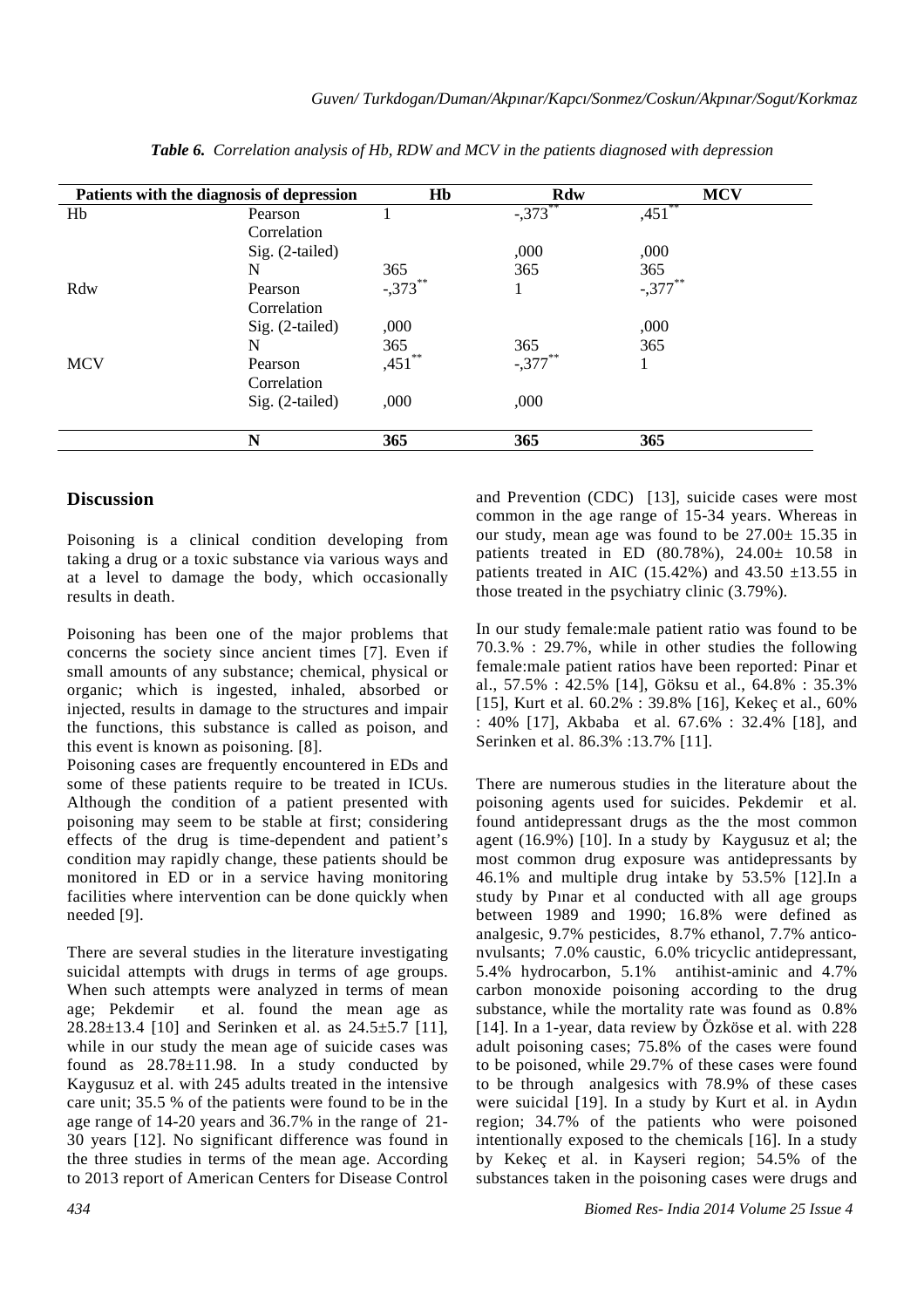#### *Cost analysis of suicide cases*

80% of the patients intentionally exposed to the chemicals [17]. When in our study suicide cases were analyzed in terms of the drug groups; 503 patients (63.6%) have taken multiple drugs, while 288 (36.4%) patients have taken single drug or chemical. Of the drugs taken; 204 (25.8%) were antipsychotic and 135 (17.1%) analgesics and antipyretics. We attributed this to the fact that mental and depressive disorders are becoming more common now-a-days, and that these drugs can be readily obtained from pharmacies without a prescription.

When drug intoxication cases were grouped according to the years; an increase was seen from 2007 to 2010 with a peak value of 217 in 2010 which decreased in 2011. Number of the patients were observed to decrease in parallel to the awareness raising work and increase in the number of psychotherapy work in the hospitals.

Today, number of the beds in ICUs is insufficient. Cost of the poisoning cases treated in the ICUs is higher due to insufficient number of staff and high operational expenditures of the technological equipments used. In our study, mean cost of the suicide patients treated in ED was found to be \$204.10, while it was \$665.45 if treated in the AICs. In a study conducted by Serinken et al. with 219 suicide patients (2006); mean cost of the patients treated in the ED was found to be \$125.95, while it was found to be \$358.23 for the patients treated in the other hospital services.

# **Conclusion**

In conclusion:

- 1. Use of antidepressants and antipsychotics as suicidal drugs have increased as these are easily found at home.
- 2. Given the fact that the persons accidentally exposed to dangerous chemicals are mostly the elderly and women; we defined, as a protective factor, that women should be carefully protected from the chemicals they use at home and that dispensing drugs to the elderly, specially neuropsychiatric drugs should be done by their relatives.
- 3. In numerous studies; differences in female to male ratio and accidental or suicidal intaking of the chemical substances was attributed to regional sociocultural changes and adaptation of the young population to that culture.
- 4. In our study, we found that a profit of 461.35\$ could be made by following-up the patients in EDs and in this way, ICUs could be used more effectively for other patients.

# **Acknowledgements**

The authors thank the Refik Saydam Hygiene Center of Ankara, Turkey for testing the serum samples, and our colleagues from the Turkish Ministry of Health for their contributions.

### **Conflict of interest.**

No conflict of interest and no funding source to declare.

### **Ethical approval**

The study was performed in accordance with the Declaration of Helsinki for Human Research, and was approved by the institutional ethics committee.

### **References**

- 1. 2011 Annual Report of the American Association of Poison Control Centers ' National Poison Data System (NPDS): 29th Annual Report
- 2. Comtois KA, Linehan MM. Psychosocial treatments of suicidal behaviors: A practice-friendly review. Journal of Clinical Psychology: In Session, 2006; 62 (2), 161- 70.
- 3. Wax PM. History. In: Goldfrank LR, Flomenbaum NE. Toxicologic Emergencies (Ed 6th) New York, McGraw- Hill 1998:1-14.
- 4. Akkose S, Fedakar R, Bulut M, Cebicci H. Epidemiology of Poisoning in Adults: A 5 Year Study. Turkish Journal of Emergency Medicine 2003; 3: 8-10.
- 5. Yavuz S, Aydin S. The profile of the poisoned cases. The Turkish Journal of Toxicology 2003; 1: 47-52.
- 6. Senol V, Yildirim C, Sozuer E, Ozturk Y. An Epidemiology of Homicide and Suicide Cases in Emergency Department.Tr J Emerg Med 2002; 2 : 18- 23.
- 7. Chirasirisap K, Ussanawarong S,Tassaneeyakul W et al. A study of major causes and types of poisoning in Khonkaen,Thailand, Vet Hum Toxicol 1992; 34: 489-92.
- 8. http://www.acilveilkyardim.com Erişim tarihi 05. 07.2007
- 9. Tintinalli EJ, Kelen GD, Stapczynski JS. Emergency Medicine A Comprehensive Study Guide. 5<sup>th</sup> ed. USA: McGraw-Hill, 1999:1057-63, 1103-25, 1182-5.
- 10. Pekdemir M, Yildiz M, Durukan P, Kavalci C. Evaluation of Poisining Cases Presented to Our Emergency Department. Tr J Emerg Med. 2002; 2: 36-40
- 11. Serinken M, Karcioglu O, Sengul C, Turkcuer I, Keysan MK. Hospital Costs of Managing Deliberate Self-Poisoning in Turkey. Med Sci Monit, 2008; 14: CR152-58
- 12. Kaygusuz K, Gursoy S, Kiliccioğlu F, Ozdemirkol İ, Mimaroglu C. The Retrospective Analysis of the Cases that were Observed with the Diagnosis of Acute Drug Intoxication in the Intensive Care Unit of Cumhuriyet University Medical Faculty Hospital Between 1998- 2004 Years. Cumhuriyet Medical Journal 2004;26:161-5

*Biomed Res- India 2014 Volume 25 Issue 4 435*